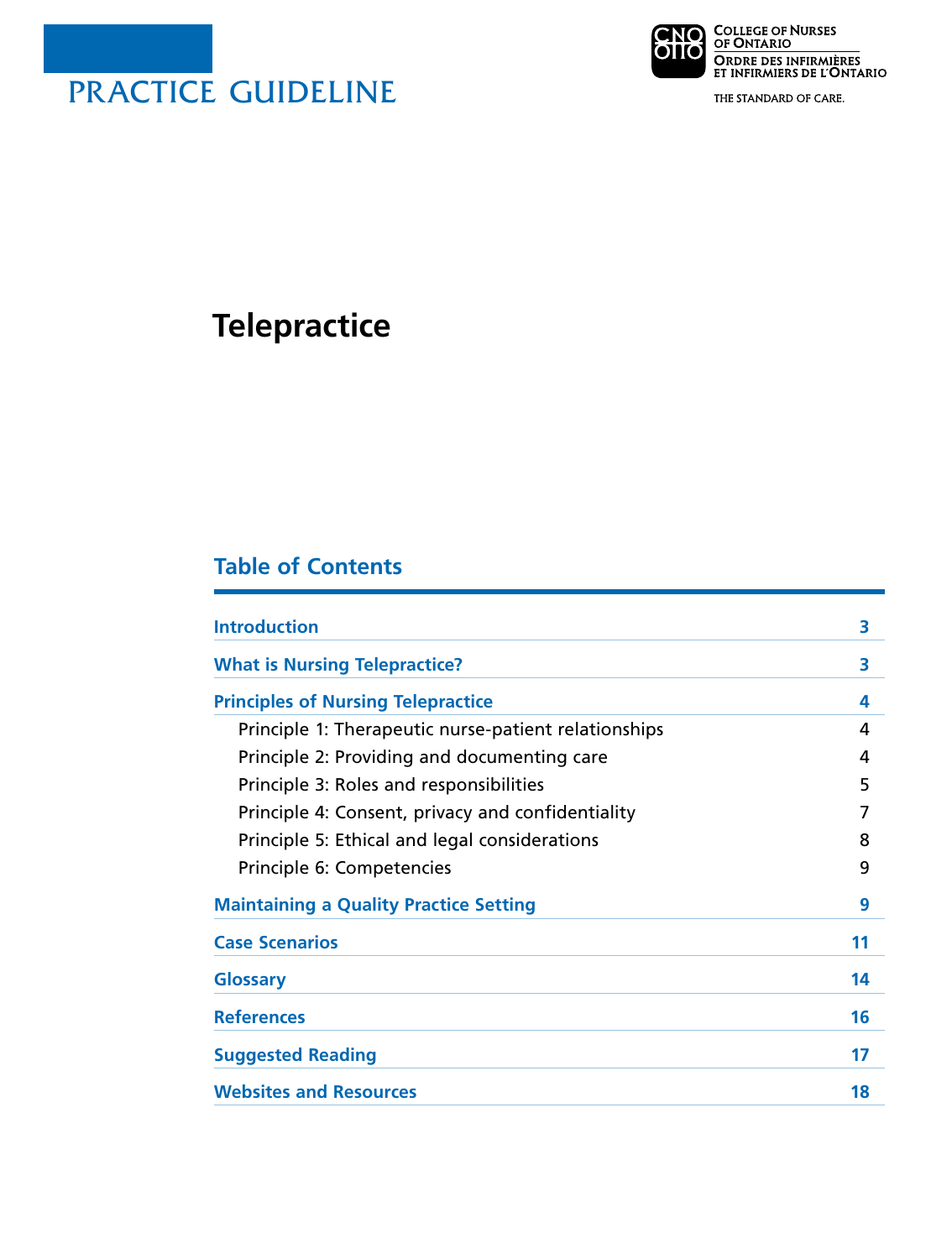

THE STANDARD OF CARE.

### **VISION** Leading in regulatory excellence

#### **MISSION**

Regulating nursing in the public interest

*Telepractice* Pub. No. 41041 ISBN 978-1-77116-153-4

Copyright © College of Nurses of Ontario, 2020.

Commercial or for-profit redistribution of this document in part or in whole is prohibited except with the written consent of CNO. This document may be reproduced in part or in whole for personal or educational use without permission, provided that:

• Due diligence is exercised in ensuring the accuracy of the materials reproduced;

• CNO is identified as the source; and

• The reproduction is not represented as an official version of the materials reproduced, nor as having been made in affiliation with, or with the endorsement of, CNO.

First Published June 1999 as *Telephone Nursing Practice Standard.* 

Reprinted January 2000 and October 2000. Revised for Web June 2003. Reprinted January 2004, December 2005, May 2008. Updated June 2009 (ISBN 1-897074-89-1). Updated February 2017 (ISBN 978-1-77116-068-1). Updated June 2020 to align with Nursing Act, 1991. Additional copies of this booklet may be obtained by contacting CNO's Customer Service Centre at 416 928-0900 or toll-free in Canada at 1 800 387-5526.

College of Nurses of Ontario

101 Davenport Rd. Toronto, ON M5R 3P1

[www.cno.org](http://www.cno.org) Ce fascicule existe en français sous le titre : *Les télésoins*, n° 51041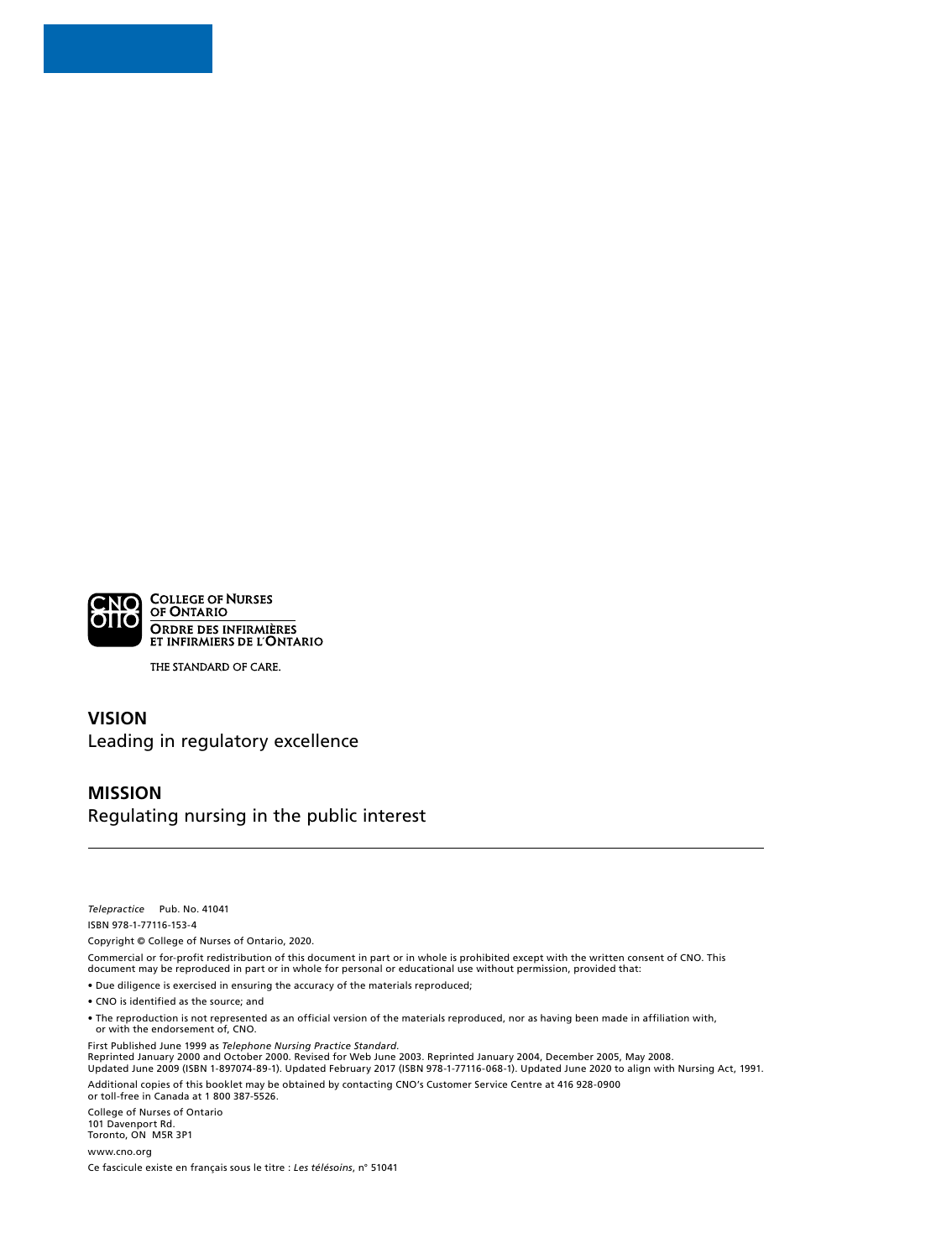# <span id="page-2-0"></span>**Introduction**

In today's health care system, **information**1 and **telecommunication** technologies have been integrated into nursing practice. Increasingly, technologies are being used to provide care, conduct consultations with patients<sup>2</sup> or other professionals, and provide education or transmit information over geographical distances.

While the forms of technologies continue to evolve, the use of information and telecommunication technologies does not alter the nurse's accountability for meeting all of the standards of the profession. As with all other forms of practice, nurses<sup>3</sup> in **telepractice** are expected to meet all of the College of Nurses of Ontario's (CNO's) practice standards.

This guideline will help nurses to understand their accountabilities when providing care using information and telecommunication technologies. It highlights key points of CNO standards and guidelines and government legislation that apply to telepractice. The information will help nurses to promote and maintain the use of information and telecommunication technologies to offer safe, effective and ethical care in a timely manner.

This *Telepractice* document replaces the *Telephone Practice* guideline.4

# **What is Nursing Telepractice?**

CNO defines nursing telepractice as the delivery, management and coordination of care and services provided via information and telecommunication technologies.5 This may include the use of:

- telephone and cell phone communication;
- email:
- ■ video and audio conferencing;
- instant messaging (e.g., texting, multimedia, online chat);
- ■ **teleradiology**;
- **telerobotics**.

Nursing telepractice encompasses all types of nursing care and services delivered across distances. Telepractice can occur in a variety of settings such as ambulatory care, call centres, hospital units, patients' homes, emergency departments, insurance companies, visiting nursing agencies and public health departments.

Examples of nursing telepractice include the following:

- answering questions about laboratory tests;
- ■ providing disease-specific information, education, counselling and/or linking to resources (e.g., hotline services, poison control centres, or phone lines for teenagers or mental health crisis intervention);
- facilitating audio and/or video consultations between the health care provider and patient or among health care providers;
- ■ providing immunization assessment and counselling;
- assisting travellers to obtain health care at their destinations;
- ■ providing health information and/or answering patient questions that promote patient self-care;
- using video, computer and data equipment to monitor the condition/health status of patients in their homes;
- ■ sending camera images of a skin lesion to a dermatologist at a distant site; and
- assisting with surgery on a patient at a distant site.

<sup>&</sup>lt;sup>1</sup> Bolded words are defined in the Glossary, which begins on page 14.

<sup>2</sup> In this document, the term *patient* (or *client)* may be an individual, family, community or group and can be used interchangeably.

<sup>3</sup>  In this document, *nurse* refers to a Registered Nurse (RN), Registered Practical Nurse (RPN) and Nurse Practitioner (NP).

<sup>4</sup>  *Telepractice* does not address **electronic health records**. For more information on electronic health records, refer to CNO's *Documentation, Revised 2008* practice standard.

<sup>&</sup>lt;sup>5</sup> American Academy of Ambulatory Care Nursing, 2004, page 20.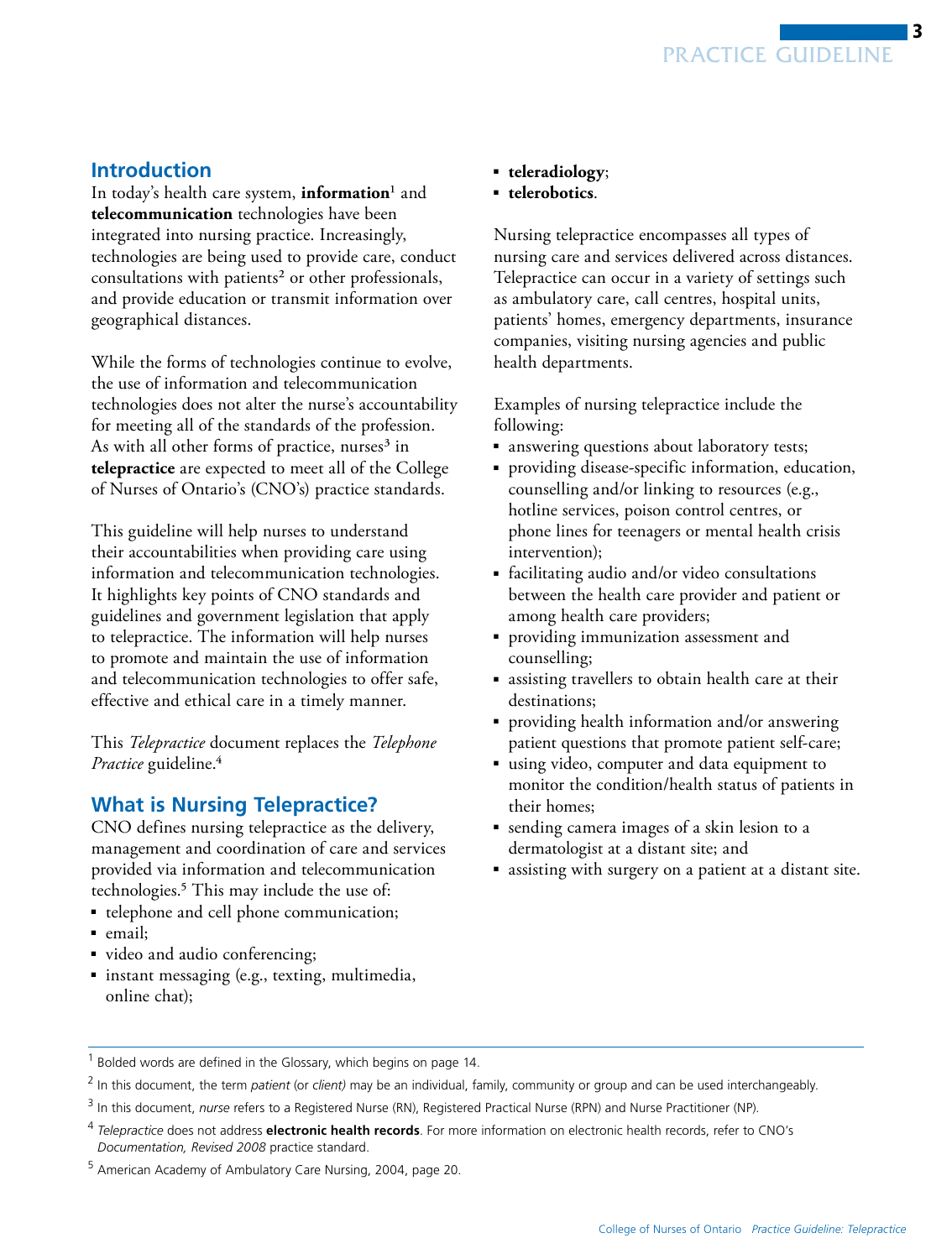# <span id="page-3-0"></span>**Principles of Nursing Telepractice**

The following principles broadly outline nurses' accountabilities in telepractice and can be used to guide individual practice.

Principle 1: The therapeutic nurse-patient relationship Principle 2: Providing and documenting care Principle 3: Roles and responsibilities Principle 4: Consent, privacy and confidentiality Principle 5: Ethical and legal considerations Principle 6: Competencies

#### **Principle 1: Therapeutic nurse-patient relationships**

When a nurse provides care to a patient using information and telecommunication technologies, a therapeutic nurse-patient relationship is formed.

Nurses are accountable for establishing and maintaining the therapeutic nurse-patient relationship. The relationship is established and maintained by the nurse's use of her/his professional nursing knowledge and skill, and caring attitudes and behaviours. The relationship is based on trust and respect. As with all forms of practice, nursing telepractice requires that nurses put the needs of patients first.

A number of activities can establish and maintain a therapeutic nurse-patient relationship in nursing telepractice. A full description of these activities is in CNO's *Therapeutic Nurse-Client Relationship, Revised 2006* practice standard.

Communicating effectively is central to establishing a nurse-patient relationship when using information and telecommunication technologies. Just as in face-to-face patient encounters, nurses are expected to use strategies that reduce the risk of missing important information.

Strategies include:

- asking open-ended questions to elicit sufficient data to assist with decision-making;
- asking questions in a logical sequence with attention and sensitivity to the patient's acuity level;
- ■ finding solutions to communication, and language or cultural barriers;
- avoiding medical or technical jargon;
- ■ avoiding premature conclusions regarding the patient's situations or problems;
- ■ listening and watching for verbal, emotional and behavioural cues that can convey important patient information (e.g., body language, tone of voice, background noise);
- ■ exploring a patient's self-diagnosis (e.g., a patient with chest pain says it's just indigestion but, on further questioning, the nurse finds that other symptoms and the patient's medical history suggest a heart attack);
- avoiding second-guessing the patient (e.g., if the telephone caller requests an ambulance, avoid suggesting that he/she drive to the emergency room); and/or
- ■ consulting with and referring to appropriate health care professionals when a patient's needs exceed the nurse's knowledge, skill and judgment.

As with all therapeutic nurse-patient relationships, nurses use a caring and systematic approach while identifying care needs and providing care during nursing telepractice encounters. It is expected that patients can be assured of confidentiality; however, as in face-to-face encounters, there may be times when nurses become aware of information they are required to report (e.g., suspected child abuse). In such cases, nurses are expected to meet legislative and CNO reporting obligations regardless of a specific patient request to remain anonymous.

### **Principle 2: Providing and documenting care**

The provision of nursing care using information and telecommunication technologies consists of obtaining information about, and providing information to, patients or other health care professionals. Using technology, nurses perform assessments by gathering data, determining patient care needs, providing information and/ or health care advice, and evaluating the patients' understanding of the information or advice.

Nurses in telepractice situations use nursing frameworks, theories, **evidence-based practice** and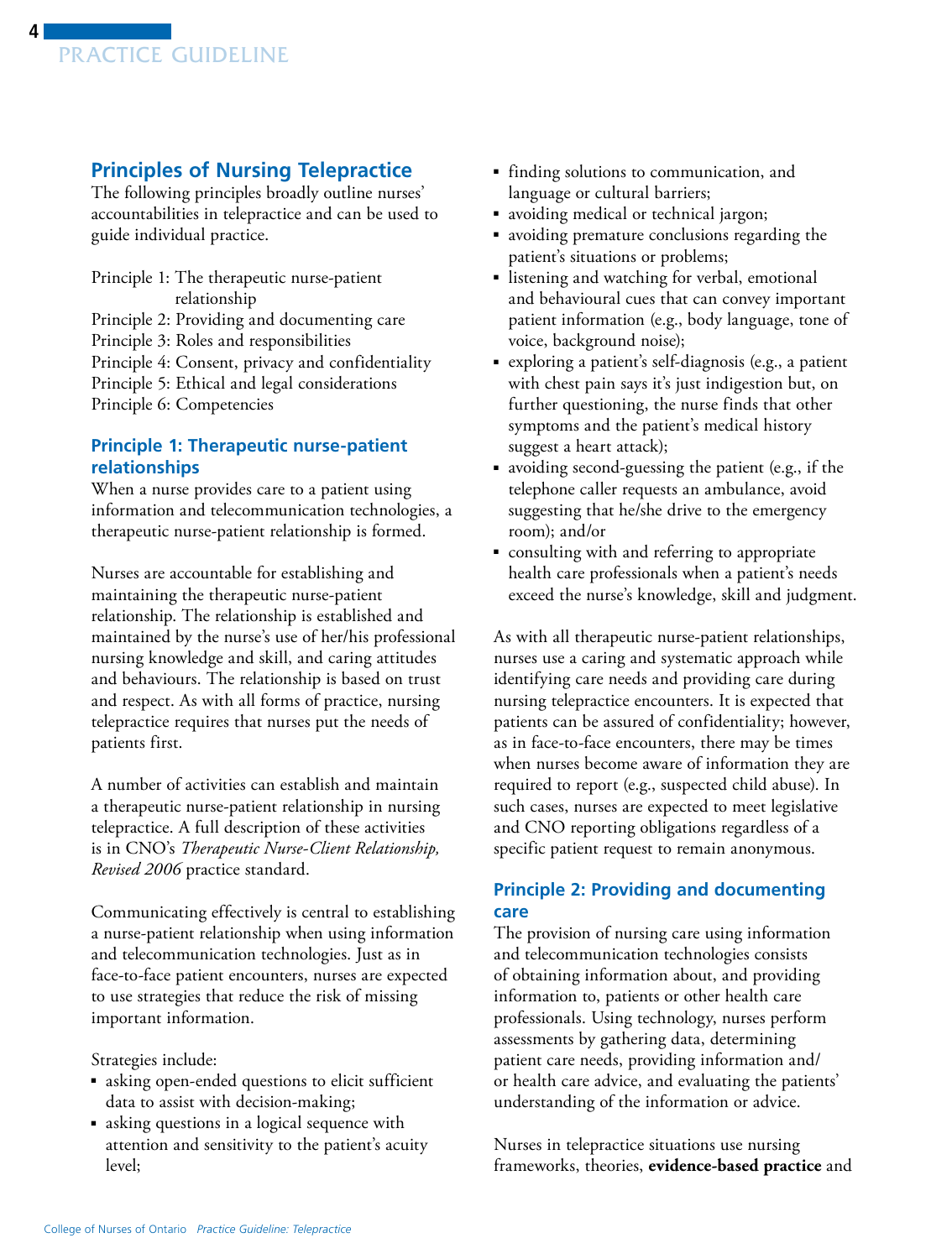<span id="page-4-0"></span>processes to identify patient needs as well as provide and evaluate care. When conducting assessments in telepractice, nurses may use standardized interview tools, computer-based **protocols**, **algorithms** or other decision support tools.

Nurses apply critical-thinking skills and clinical judgment to plan effective care in collaboration with patients. This may include creating a plan of care or following a protocol appropriate for a particular patient's circumstances. In cases in which a nurse's judgment conflicts with the protocol and the nurse actively decides to override the protocol, then the nurse is accountable for her/his decision and subsequent actions. Nurses demonstrate accountability for their decisions and actions by documenting situations in which their clinical judgment necessitated departing from established protocols. When guides and/or protocols are not available and would be appropriate, nurses are expected to advocate for their development.

The implementation step of nursing telepractice may involve the provision of health advice, information and/or counselling, referring patients to emergency services or encouraging patients to visit their physician, Nurse Practitioner or other health care professional. For nurses practising in the community, the implementation step may involve visiting the patient.

All nurses who provide care, including those in telepractice, are required to document interactions with patients according to the *Documentation, Revised 2008* practice standard. Documentation may be in paper or electronic format and should be stored according to the relevant legislation or regulations. The best place for storing information about patient care is in the patient's **health record**. When the nurse does not have access to a patient's health record, another consistent method of collecting and recording the information must be found (e.g., telephone log).

When telecommunication technologies are used to seek or provide advice and/or information to another health care provider concerning a patient's care, a consistent method of collecting and recording the information should be employed.

Nurses' documentation of provider-to-provider interactions is expected to include:

- date and time of the interaction;
- name of the providers involved;
- name of the patient being discussed (when applicable);
- reason for the interaction;
- information provided/received;
- patient information provided/received;
- advice or information given/received;
- any follow-up required/provided;
- any agreement/consensus about the plan of care; and
- the documenting nurse's signature and designation.

It is important for nurses to consider the appropriate documentation and storage of health records obtained when providing telepractice services as this may be influenced by legislation in other jurisdictions. (e.g., different legislative requirements for using and storing personal health information).

#### **Principle 3: Roles and responsibilities**

A nurse is accountable for recognizing whether she/he has the knowledge, skill and judgment to meet the needs of the patient. A nurse providing care using information and telecommunication technologies is accountable for consulting with the appropriate health care professional and, when necessary, to do as follows:

- seek advice, information or assistance;
- transfer aspects of care; and/or
- transfer care.

Using information and telecommunication technologies to provide care requires advanced communication skills and competencies that overcome the inherent barriers to assessment. The lack of face-to-face contact with the patient and the nurse's reliance on technology to relay accurate and comprehensive information about health concerns pose unique challenges and risks. To reduce the risks, consideration should be given to the following three decision-making factors when determining the most appropriate care provider: the nurse's knowledge and skill, the patient and the environment.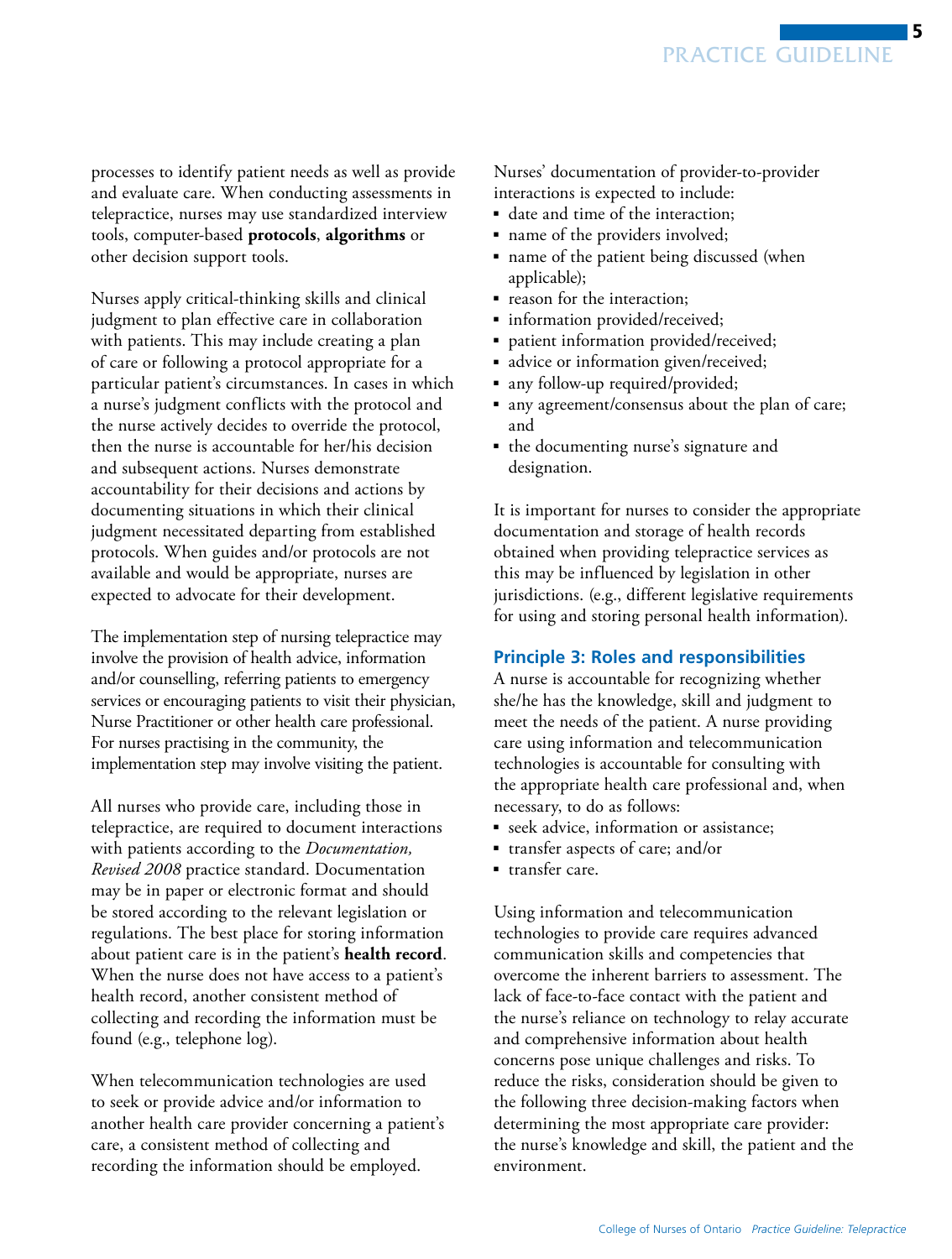

#### **The nurse**

To determine the appropriate category of nurse to provide care, consider her/his foundational knowledge, ongoing learning, knowledge application, leadership ability and decision-making competency. The ability to make decisions and independently carry out nursing responsibilities is directly related to the nurse's foundational knowledge and affects the level of collaboration and consultation required to meet patient care needs (individual- and population-based).

Every nurse has the knowledge and skill to take a patient history and perform an assessment, and can develop the ability to do a focused assessment tailored to a specific patient population. Due to the greater depth and breadth of their foundational knowledge, however, RNs are expected to carry out a broader, more in-depth assessment and to analyze and synthesize patient data to a greater extent than RPNs.

#### **The patient**

When determining the appropriate category of nurse required, consider the complexity of patient care needs, the situation, the predictability of outcomes or any changes in the patient's condition, as well as the risk of negative outcomes in response to the care/information provided. The more complex the patient care requirements, the greater the need for the more in-depth nursing competencies and skills provided by RNs.

#### **The environment**

A supportive and stable environment for nurses who provide care using information and telecommunication technologies would include clear and identified practice support tools, systems in place for consultation, a low patient turnover and a low proportion of novice staff.

Examples of environmental supports include the following:

- policies, procedures and/or protocols;
- ■ algorithms or other decision-support tools;
- standard assessment interview tools or guidelines and computer-based protocols; and
- the availability of expert, more experienced nurses

or other health care professionals to consult with or transfer care to.

The stability of the environment and the knowledge, skill and judgment of the nurse combined with an assessment of the patient factors determines the category of nurse required to meet the patient care needs.

An unstable environment has an absence of practice support tools and/or few systems in place for consultation, a high patient turnover and/or high proportion of novice staff.

#### **How this translates into practice**

Experienced nurses autonomously provide care using information and telecommunication technologies in situations in which the needs of the patient are known and/or when the nurse is familiar with the patient and the health care needs.

For example, a nurse provides health teaching information to a **known patient** in a family practice setting or obtains and communicates laboratory results to another health care professional about a known patient. In these situations, the nurse's decision-making is likely enhanced by her/his knowledge of the patient's psychosocial context, pattern of illness and approach to self-care.

Experienced RNs can autonomously provide care in situations in which patient care needs are unknown or unpredictable, there is a high risk of negative outcomes in response to the information/care provided and/ or when limited environmental supports are in place. For example, nurses working in call centres often receive calls from patients whose health care needs are complex, varied and often unpredictable. In call centre situations, patient care needs are often undefined and potentially interrelated, and the patients' coping mechanisms or supports are unknown. The nurse must perform a systematic and skilled assessment to determine the nature of a patient's problem, the urgency of health care needs and the appropriate course of action (AAACN, 2004). An RN is the most appropriate health care provider when the patient's care needs are fluctuating, the risks of negative outcomes are high and the environmental supports are minimal.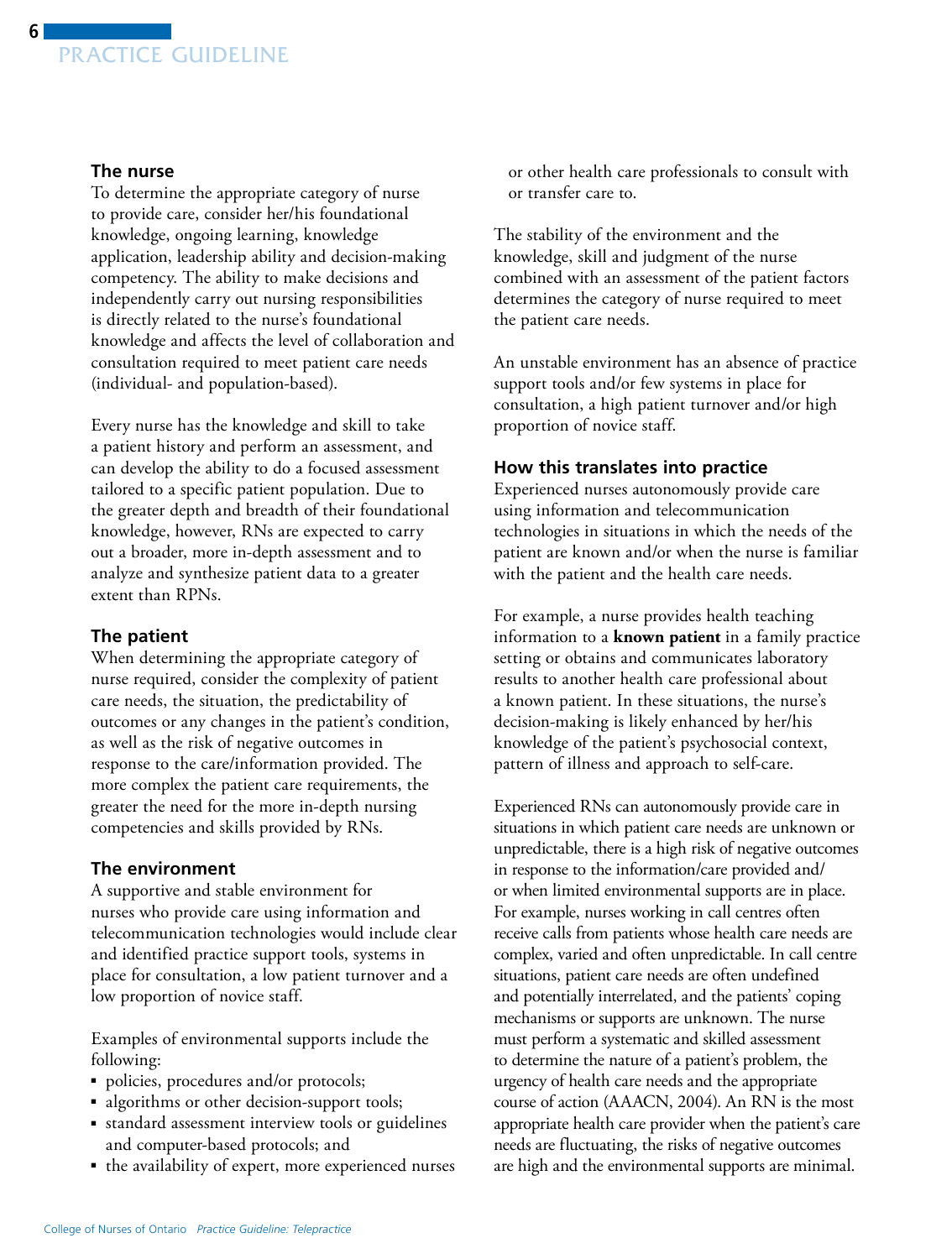### <span id="page-6-0"></span>**Consultation**

Consultation means obtaining information, advice or assistance from a more experienced or knowledgeable nurse or health care provider. Depending on the complexity of the patient's condition, the acuity of the patient and the environmental factors, consultation may result in advice or transferring care.

Nurses consult with other health care professionals when a situation demands expertise beyond their competence. An RPN, after carrying out a patient assessment, must determine if she/he is able to meet the patient care needs or if consultation with an RN or another health care professional is required.

For example, working in a public health unit with a nursing staff mix of RNs and RPNs, an RPN can provide information to a patient about the common side effects of an immunization agent. The patient identifies the signs of a reaction, and the RPN recognizes that she/he has limited knowledge of immunization side effects. The RPN, therefore, transfers the call to the RN for a more in-depth assessment that leads to the appropriate action.

the nurse transfers the call to the diabetes educator. Similarly, an RN working on a surgical unit receives a phone call from a patient who has recently been discharged from the unit. The patient has diabetes and asks for information about her insulin infusion pump. After an assessment of the patient and situation, the RN determines that she/he has limited knowledge of the patient's type of infusion pump and is not able to meet the patient's care needs; therefore,

For more information on how to determine the appropriate category of nurse, refer to CNO's *RN and RPN Practice: The Client, the Nurse and the Environment,* practice guideline.

### **Principle 4: Consent, privacy and confidentiality**

Nursing telepractice is subject to the same CNO standards and government legislation concerning consent, confidentiality and privacy as are all other types of nursing care. Under the *Health Care Consent Act, 1996*, a patient's informed **consent** 

for treatment is required in most cases before a treatment is provided. Nursing telepractice involves assessing a patient to determine the general nature of the person's condition. Informed consent is required prior to any assessment and treatment delivered by telepractice and includes telling the patient:

- the nurse's name, title, class of registration and jurisdiction of registration if practicing in another jurisdiction;
- the nature of the help the nurse will give (e.g., "I will ask you questions and then provide some information or advice.");
- how to obtain more information or get further questions answered; and
- whether the call is being recorded for quality monitoring purposes, either by telling the caller directly, providing printed notice or having a recorded message that the caller hears before speaking with a nurse.

Nurses are expected to keep all **personal health information** confidential as required by standards of practice and legislation, including that which is documented or stored electronically. Refer to the *Personal Health Information Protection Act*, *2004*  (PHIPA) or CNO's *Confidentiality and Privacy* — *Personal Health Information* practice standard for more details. Nurses demonstrate regard for privacy and confidentiality of a patient's personal health information by:

- informing the patient that other health care team members directly involved in their care will have access to personal health information;
- informing the patient when other health care team members are viewing or listening to a telepractice interaction;
- obtaining the patient's consent prior to reporting his/her name as a victim of abuse; and
- informing the patient of the purpose for permanently retaining a record of a telepractice interaction (e.g., for teaching). Written consent for videoconference encounters is recommended by the telepractice industry [National Initiative for Telehealth Guidelines (NIFTE), 2003].

A patient's consent for the collection, use and disclosure of personal health information may be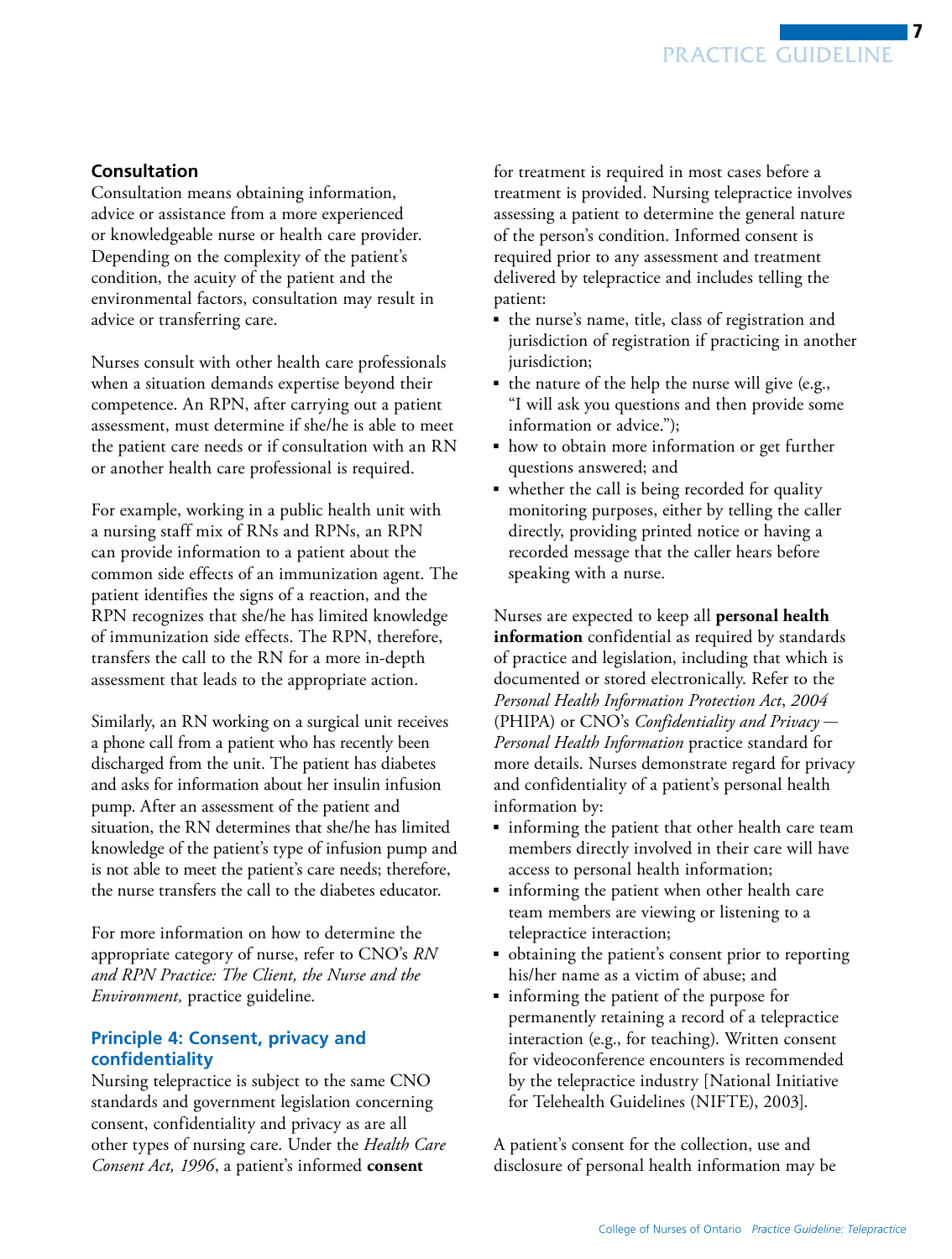<span id="page-7-0"></span>

implied in certain telepractice encounters (e.g., providing telephone advice). **Implied consent**  for sharing information among health care team members applies provided the patients are advised of the health information practices.

An important aspect of telepractice privacy and confidentially involves ensuring that the environment, audio and visual interactions and images, and data are secure. Certain telepractice situations may unintentionally be open to breaches of patients' privacy. To help ensure patient privacy:

- take reasonable steps to ensure both ends of telecommunication links are secure (e.g., asking the receiver if their fax machine is in a private area);
- take steps to ensure that passersby, casual intruders and unauthorized personnel are not present in the area where audio or visual images are received;
- use your cellphone in the privacy of your vehicle;
- use first names or code numbers when discussing care;
- use the phone in a public area to only disclose general information;
- reserve the transfer of patient-specific information for face-to-face interactions;
- advocate for not locating voice and imagereceiving technology (e.g., laptops, screens or monitors) in open areas;
- advocate for secure storage and handling of any retained video images; and/or
- advocate for systems resources for the physical **security** of information.

If you are using e-mail in telepractice, refer to CNO's *Documentation, Revised 2008* practice standard for strategies to maintain confidentiality. Patients and practitioners need to ensure that the information they are sending via e-mail is clear, secure, neutral and understood by the other party. Patients should be made aware that e-mail messages will be kept in their health record (McFadden, 2002), and that sites vary in the degree of **encryption** and other means of keeping data secure. Email is not always instantaneous and can arrive hours or days after it is sent; therefore, immediate health concerns should not be addressed using this technology.

#### **Principle 5: Ethical and legal considerations**

With the growth in nursing telepractice comes important practice, ethical and legal issues that need to be considered and addressed. As with other forms of practice, nurses in telepractice may experience ethical dilemmas. CNO's *Ethics* practice standard provides information on working through ethical dilemmas.

The use of information and telecommunication technologies in patient care can increase risks to the nurse. Some risks may be reduced by establishing and maintaining therapeutic nurse-patient relationships and by exploring the patient's situation and reason for seeking help. Other risks can be reduced by ensuring that the information and telecommunication systems and data transmission are secure. CNO's *Confidentiality and Privacy* — *Personal Health Information* and *Documentation, Revised 2008* practice standards discuss preventive strategies and approaches.

#### **Telepractice care in Ontario**

A nurse must be registered with CNO to provide care to patients in Ontario.

Nurses registered and employed in other jurisdictions wanting to provide telepractice care to patients in Ontario need to be registered with CNO.

#### **Telepractice care in jurisdictions outside Ontario**

Nurses registered with CNO may provide telepractice care to patients outside Ontario if they comply with relevant laws and meet the requirements of the regulatory body in the jurisdiction where the patient is located. This may include registration with that jurisdiction.

Nurses also have a responsibility to identify themselves to patients by name, category, class of registration, and jurisdiction of registration.

If a complaint is lodged in a jurisdiction outside of Ontario, then the nurses in Ontario who have provided care to a patient across provincial or national boundaries may be required to travel to other locations to defend themselves against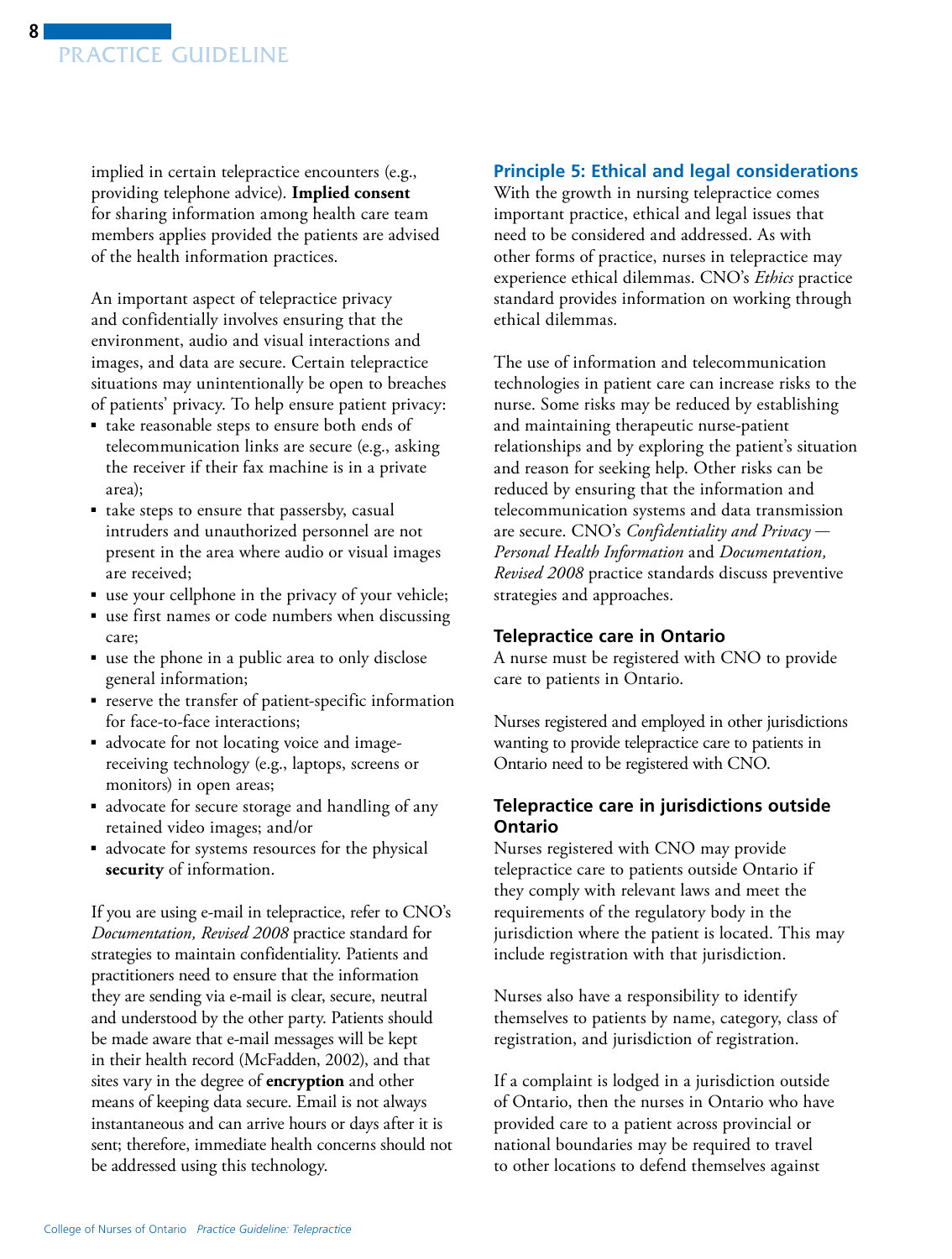<span id="page-8-0"></span>allegations. Being registered and professionally accountable in one jurisdiction does not absolve a nurse from professional accountability and liability in other jurisdictions. Nurses may want to ask their employers and/or professional associations about liability issues (e.g., provisions for legal counsel, policies and procedures regarding liability, and whether an employer advises or requires nurses to purchase malpractice insurance).

Cases have been reported in other jurisdictions where nurses who provided **telehealth** advice were accused of, or in some cases found liable for, professional misconduct for giving inappropriate or inadequate advice (Castledine, 2003; Hall, 2003).

#### **Principle 6: Competencies**

Some nursing telepractice requires competence, expertise and knowledge beyond that which is obtained in a basic nursing program. Nurses providing telepractice care must possess current and in-depth knowledge in the clinical area(s) relevant to the role. Safe, efficient and ethical care occurs when nurses providing telepractice care demonstrate competency in areas such as critical thinking, the use of evidenced-based information, expert teaching, counselling, communication, interpersonal skills and the use of telepractice technology. Nurses providing telepractice care may need to acquire knowledge in these areas. For example, a nurse's participation in telepractice may involve using a hand-held camera to transmit an image of a patient's limb or using a computer to relay electrocardiogram data. Although these activities use technology, they still involve direct contact with patients. Nurses are expected to assess their competence at using the technology, identify knowledge gaps, and seek training or education to close any identified gaps.

Competence and effectiveness in telepractice nursing may be enhanced through a focused formal educational program and/or adequate orientation. Formal telepractice nursing education programs that provide a review of principles associated with communication and interviewing, and introduce technologies used in telepractice, offer opportunities to develop and/or enhance competencies. Participation in the Quality Assurance Program,

which includes ongoing professional development, facilitates continued competence.

Nursing telepractice is a growing phenomenon that is integral to service delivery in many settings. Nurse educators and others involved in curriculum development are encouraged to advocate for inclusion of telepractice competencies in basic nursing programs.

## **Maintaining a Quality Practice Setting**

As partners in care, employers and nurses have a shared responsibility to create environments that support quality practice. CNO encourages practice settings to incorporate the following strategies to develop and maintain a quality practice setting that helps promote safe, effective and ethical care when nursing is provided using telepractice technology.

All nurses are accountable for taking action when patient care is compromised. Nurse managers and administrators can demonstrate leadership by advocating for and implementing strategies that support nurses' telepractice. The following strategies are not an exhaustive listing.

#### **Care delivery processes**

- Supporting the appropriate use of nurses' critical thinking skills and clinical judgment to vary from established protocols.
- Supporting nurses in individualizing patient care.
- ■ Facilitating patient follow-up activities as deemed appropriate by the nurse, which may include referrals, consultations and return phone calls.
- Working with nurses to provide evidence-based protocols, guides and documentation tools to facilitate interviewing, decision-making about advice and **disposition**.
- Supporting the regular updating of clinical protocols and guidelines that are appropriate for the patient population.
- ■ Providing sufficient staff resources to enable best nursing practices.
- Providing staff with access to interpreters.

#### **Leadership**

■ Establishing and maintaining interdisciplinary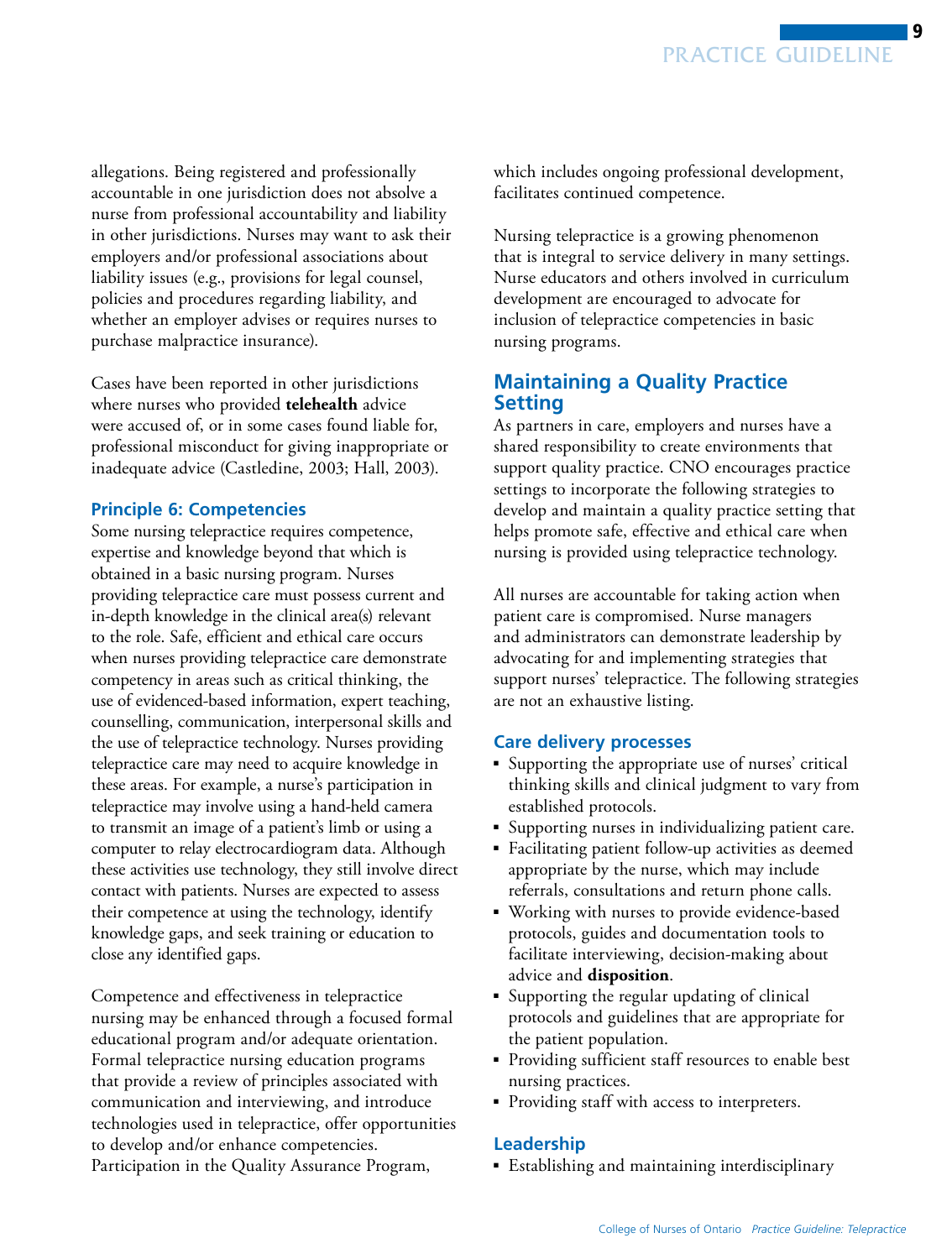quality review processes that address patient safety issues and variances from standardized assessment guides or protocols.

- Ensuring that required changes to guides and protocols are made based on best evidence.
- ■ Establishing a process whereby nurses may raise concerns and work with managers to resolve issues related to workload management or inappropriate workplace pressures (e.g., pressure to divert patients away from emergency departments).
- Ensuring that nurses have the available resources, such as secure telecommunication facilities and equipment, when providing telepractice interventions.
- ■ Ensuring that nurses have systems to document information in a safe, secure manner and in a way that is easily accessible and centralized.

#### **Organizational supports**

- Providing supportive policy related to expectations of a nurse's role in telepractice.
- Establishing position descriptions that clearly articulate roles and responsibilities of nurses engaged in telepractice (NIFTE, 2003, page 10).
- ■ Providing staff with current resources or links to enable coordination of services to meet patient needs effectively.
- ■ Supporting an adequate length of time for each nurse-patient telephone interaction.
- Adopting workload measures that take into account time spent on all telepractice activities.
- Providing safe, reliable and up-to-date technology, and timely technology support.
- ■ Providing for staff needs related to areas such as ergonomics, lighting, noise reduction and work breaks.

#### **Communication systems**

■ Providing a paper- or computer-based form or log for documentation of telepractice patient interactions if the patient's chart is not available. (A log may be used in settings where the patient chart is inaccessible to nurses upon the patient's discharge. Completed forms or log entries should be linked and entered into the patient health record so that the information is up-to-date and centralized.)

- Ensuring that patients and nurses are informed when their interactions are being monitored for quality improvement purposes.
- ■ Having effective communication processes in place to inform staff about issues that require immediate attention, consultation and/or referral.
- Advocating for system resources to support safe and secure telecommunication practices.

#### **Professional development systems**

■ Providing nurses with relevant professional development opportunities related to the use of telepractice technology and care delivery processes.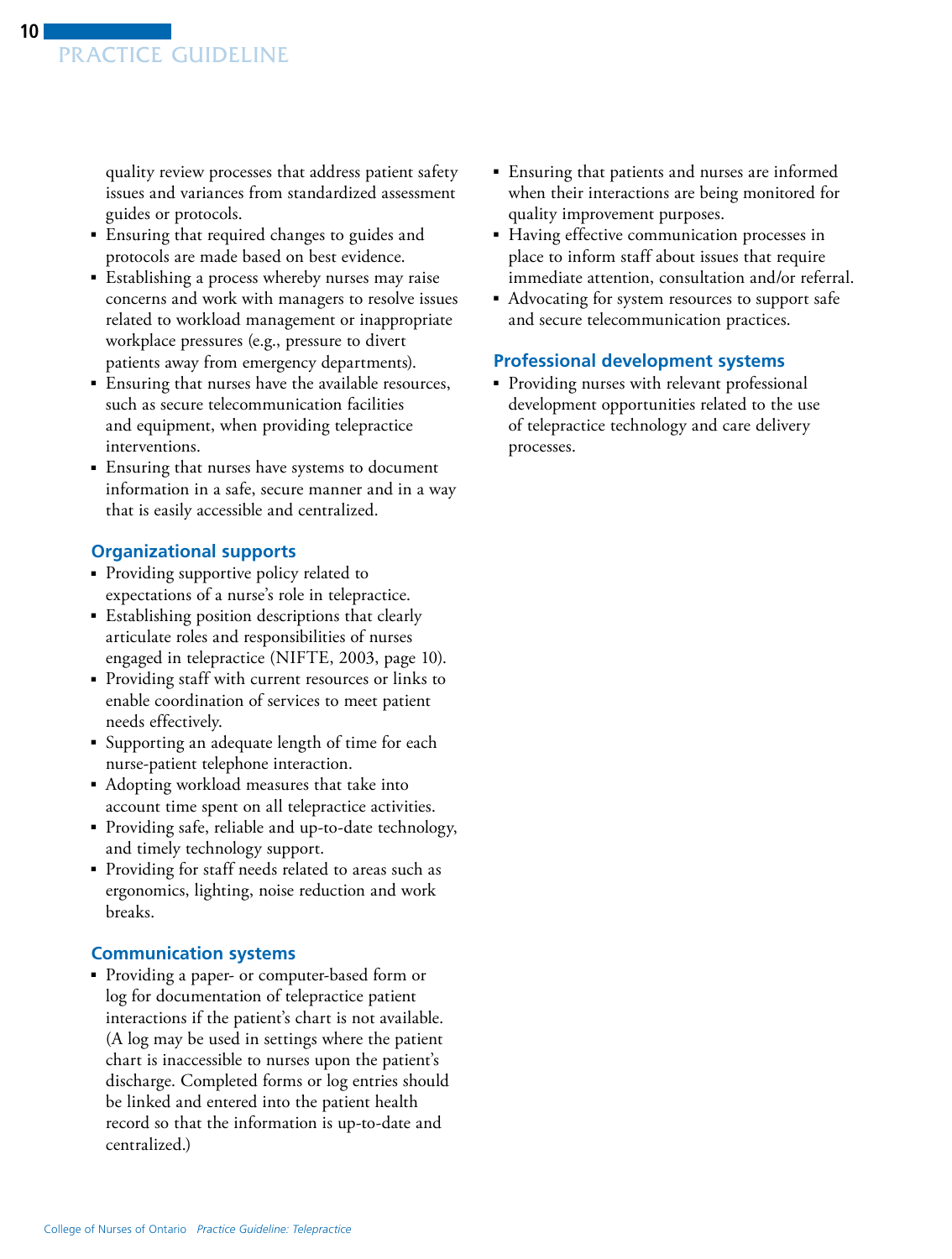# <span id="page-10-0"></span>**Case Scenarios**

# **Scenario 1**

Jane, an RPN in the community, receives a telephone call from Ms. Martens, a patient she saw two days ago. Ms. Martens had a lumpectomy and axillary dissection for cancer of her left breast five days ago and is receiving home nursing care. She asks Jane questions regarding the redness and tenderness of her left breast and wants clarification of the skin care information that Jane taught at her last visit.

If providing care over the phone is not within her role, Jane should ask Ms. Martens to contact her family physician, surgeon or local emergency department. Although this may be the only advice Jane provides, she should document the conversation.

In this situation, Jane's employer is supportive of nurses providing care over the telephone to known patients. There is also an RN available for consultation, if necessary.

Jane asks Ms. Martens about the redness, tenderness and other signs and symptoms. She determines if Ms. Martens understands the information on skin care that she taught her. In addition to Ms. Martens' direct responses, Jane pays attention to other auditory, verbal and emotional cues communicated by Ms. Martens.

Jane has knowledge of skin healing in a surgical incision and knows the parameters for referral in her practice setting. She informs Ms. Martens of her options, and together they decide that support and further health teaching is needed.

In accordance with the guidelines, Jane provides Ms. Martens with health teaching in a supportive and calm manner, and encourages her to call again if her symptoms do not improve. Jane reinforces that she should seek medical attention from her surgeon or family doctor if the redness and tenderness increase in the next 24 hours. Finally, Jane evaluates Ms.

Martens' understanding of the information by having her repeat it.

Ms. Martens' chart is not available, so Jane documents the phone call in the telephone log. The log is set up to guide nurses' documentation and includes areas to record the date and time of the call, the patient's name and telephone number, the reason for the call, the assessment of signs and symptoms, the specific protocol used to manage the call, the support and education given, the disposition and required follow-up, and the nurse's signature and designation. Jane photocopies her documentation; and the next time she visits Ms. Martens' home, she places the copy in the patient's chart.

# **Scenario 2**

Kathy, an RPN, works on a postpartum obstetrical unit in a small community hospital, which has RNs and RPNs. Kathy is working a weekend evening shift when she receives a telephone call from a previous patient, Mrs. James, who was discharged two days ago with her newborn baby. The baby is four days old. Mrs. James asks how often the baby should be breastfeeding. Kathy knows that providing care to known patients over the telephone is within her role and that her unit has developed tools to assist nurses in providing telephone care.

Before responding to Mrs. James' question, Kathy performs an assessment to reduce the risk that the patient may end the call before Kathy can determine the mother's care needs and reason for her question. To assess the baby's milk intake, Kathy uses a breastfeeding algorithm as a guide and finds that the child is lethargic and has not had a wet diaper in 18 hours. In addition, Kathy determines that the mother's breasts are engorged. Realizing that the patient's care needs are complex, Kathy consults with Joan, an RN with extensive knowledge in breastfeeding. She decides to transfer the call, and Joan conducts a more in-depth assessment of the mother and baby.

Following the assessment, Joan discusses with Mrs. James her and her baby's condition. Joan and Mrs. James agree that Mrs. James should take her baby to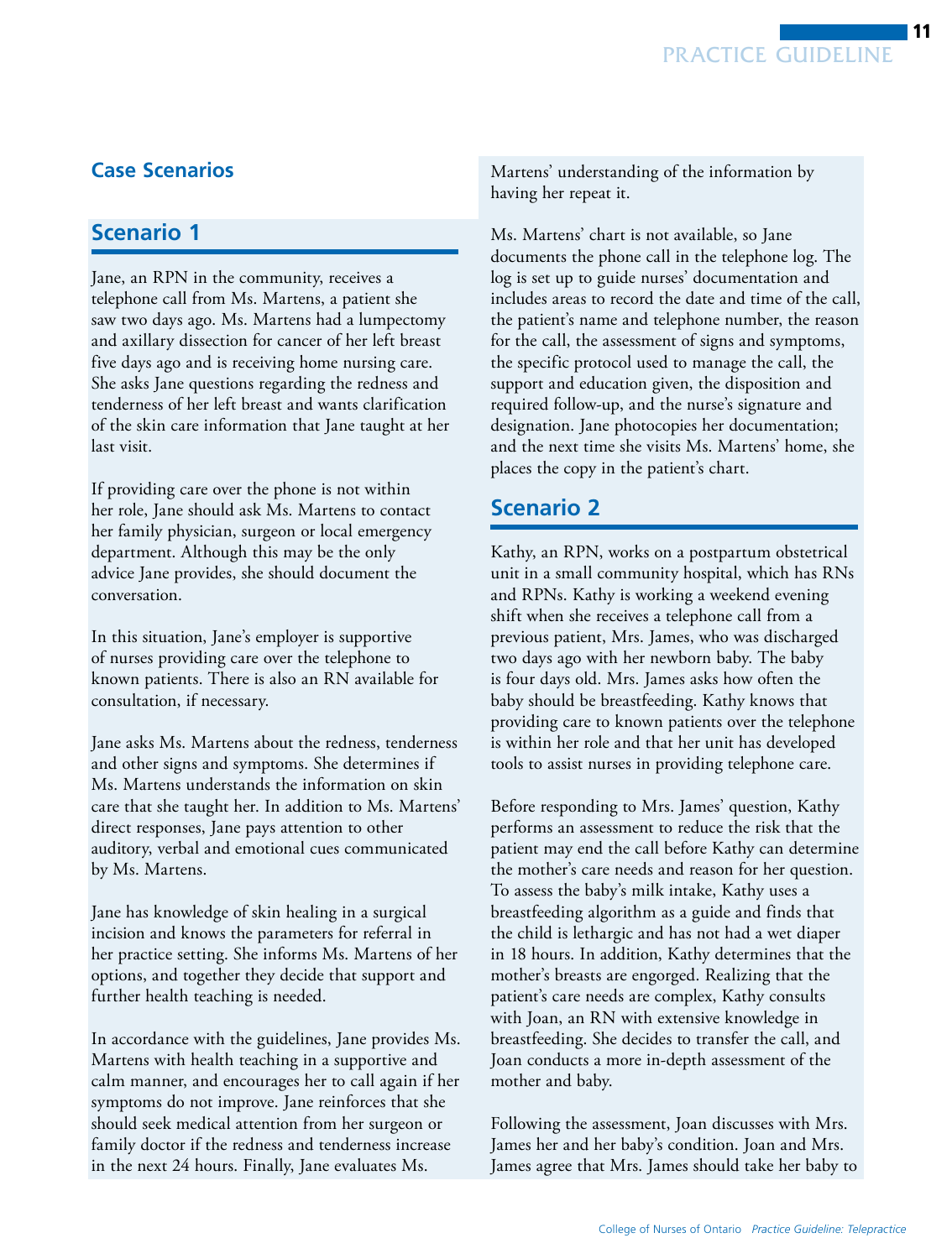the hospital emergency room within the next hour. Mrs. James agrees that it is appropriate for Joan to discuss the care plan with the emergency room nurse. Joan notifies the emergency room triage nurse of the mother and baby's return to the hospital and discusses a possible care plan. Both Kathy and Joan document their assessments, actions and plans of care in the unit's telephone log book.

# **Scenario 3**

Marco is an NP and the telehealth coordinator at a community hospital. He sets up a consult with Dr. Roth, a cardiologist in another city, for his patient, Mrs. Cherkovski. She is 85 years old and has congestive heart failure. Recently, she developed peripheral edema and a cough that is not responding to treatment. Marco and the physician he works with requested the consultation to investigate other treatment strategies.

Mrs. Cherkovski had received information about the telehealth consultation the previous week. Marco reviews the information with Mrs. Cherkovski to make sure she understands how the consultation will proceed and how her personal health information will be handled. Although there will be a visual transmission of images, no videotape or audiotape record of the session will be kept. The consultation will happen in a private room at the hospital, and only Mrs. Cherkovski and Marco will be present. Dr. Roth will take part in the consultation at her office with no one else present. Mrs. Cherkovski signs a consent form for the telehealth encounter.

Marco operates an electronic stethoscope that permits the physician to hear Mrs. Cherkovski's heart and breathing. Marco ensures that Mrs. Cherkovski is not exposed unnecessarily during the physical examination.

A few days before, Marco provides information to Dr. Roth about Mrs. Cherkovski's current treatments. During the consult, Dr. Roth advises Mrs. Cherkovski about her treatment options. Marco confirms with Mrs. Cherkovski that she understands the treatment being proposed. In this way, each member of the health care team is

contributing to ensure that the patient is informed to give or withhold consent to treatment.

Dr. Roth tells Marco that she will send him a written summary of the consultation with her recommendations for inclusion in Mrs. Cherkovski's health record.

Privacy and confidentiality were respected in the same manner as in a face-to-face consultation. Marco will obtain consent for the recommended treatment and will follow up on the treatment plan. He documents his decisions and actions in the patient's health record.

# **Scenario 4**

Dana, an RN, works at a local public health department on its Health Connection Line, a phone line that people can call for information and advice on family health, pregnancy, breastfeeding, infant care and parenting, and for referral to community resources. One morning, Dana receives a call from a man concerned that his wife may be suffering from postpartum depression. He is wondering what to do and where to get help. He wants to remain anonymous because he is concerned about his family's reputation within the community.

Dana assesses his wife's behaviour using the agency's nursing protocol and her professional judgment, and does not foresee any immediate harm to the mother or baby. (If Dana had determined that the mother, baby or others were at risk of imminent harm, then she would have worked through the ethical dilemma of whether she should breach confidentiality policies and report the situation to the appropriate authorities, or maintain confidentiality and risk harm to those involved in the situation.)

Based on her assessment and the information from the father, Dana provides advice about postpartum mood disorders, recommends that he make an appointment with the family physician, offers a home visit by a public health nurse and provides contact information for community support resources. Dana also discusses the importance of including the mother in the care plan, reinforces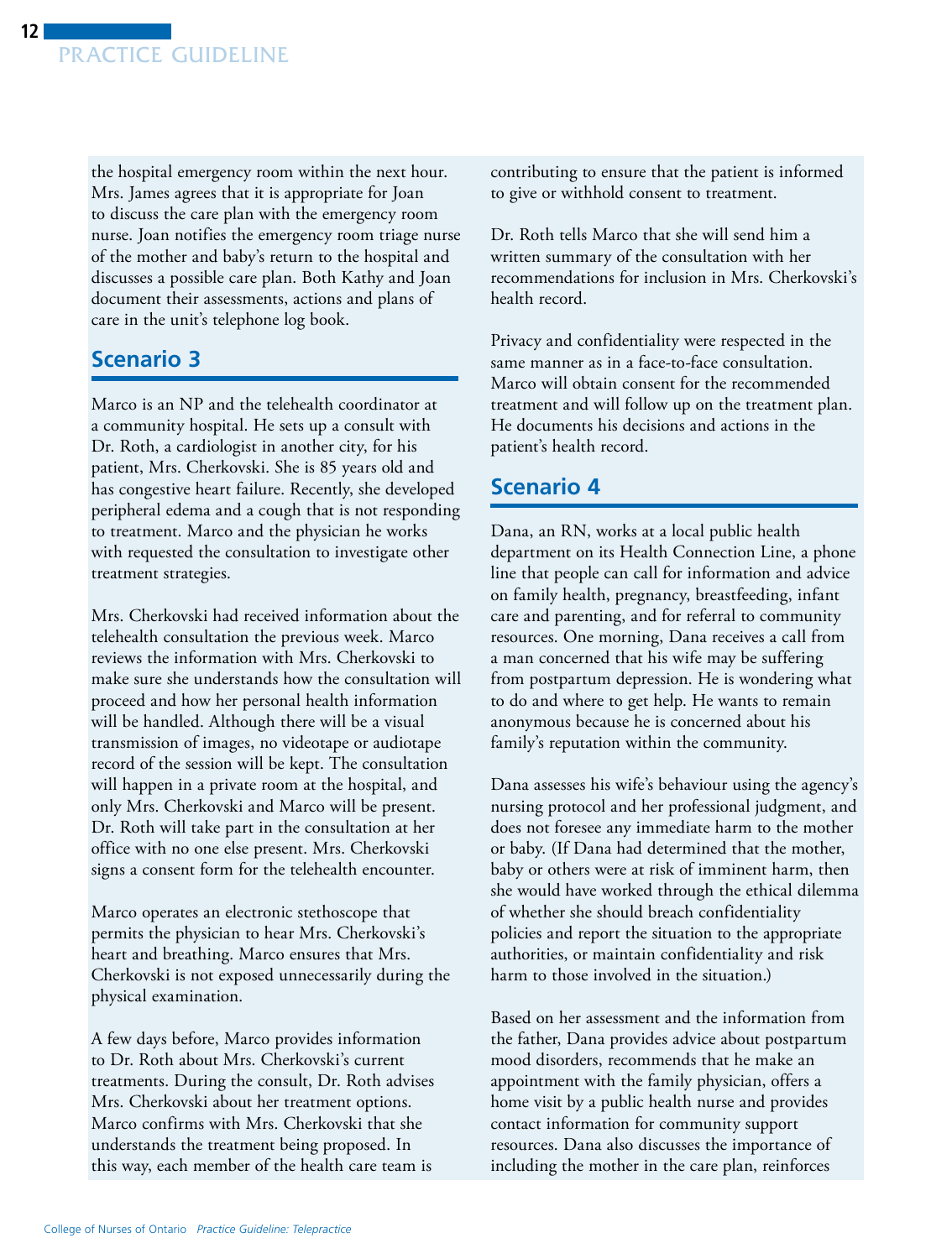aspects of self-care for the mother and encourages a return call from public health.

The husband refuses the home visit and does not express interest in participating in the community support group; however, he agrees to ask his wife to accompany him on a visit to their physician. Dana evaluates the man's understanding of the information by having him repeat it. She stresses the importance of seeking immediate emergency care at his local hospital if his wife's behaviour changes and/or he becomes concerned about the safety of his wife, their baby or others. She encourages him to call back if he has further concerns. Dana documents the call in the phone log as an anonymous call.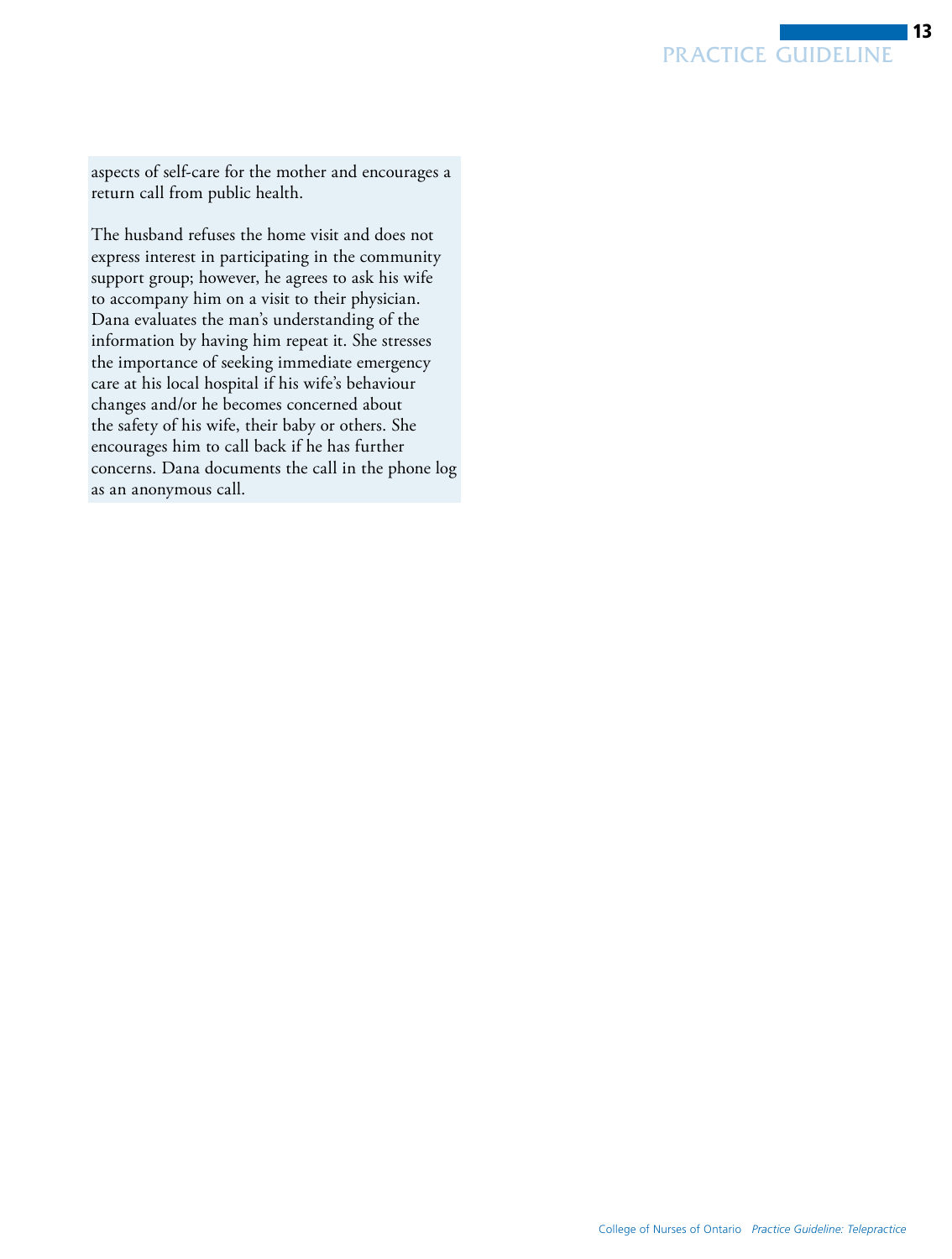# <span id="page-13-0"></span>**Glossary**

**Algorithm**: A medical algorithm is any algorithm (i.e., a way of doing a computation, formula, lookup table, nomogram, etc.) that is useful in health care or medicine.

**Consent**: See implied consent.

**Disposition**: The action, intervention or response to the patient that may involve providing health advice, information and/or counselling; referring the patient to emergency services; or encouraging the patient to visit a physician or Nurse Practitioner.

**Electronic health record**: See health record.

- **Encryption**: Encryption is the conversion of data into a form called cipher text that cannot be easily understood by unauthorized people.
- **Evidence-based practice**: The integration of knowledge of the best available research, patient preferences, resources and clinical expertise when making decisions with a patient about achieving the best possible health care.
- **Health record**: A health record may be a paper or electronic document, such as a computerized record, audio or videotape, or mail, fax or image. The health record is a collection of information about a patient's health, needs, interventions and outcomes.
- **Implied consent**: Consent is implied when circumstances would lead a reasonable person to believe that consent had been given, although no direct, express or explicit words of agreement are uttered. The *Personal Health Information Protection Act, 2004* specifies that several conditions must be met to assume a patient's implied consent. It is a custodian's obligation to fulfil these conditions by providing notice or information that describes the purposes for the collection, use and disclosure of personal health information.
- **Information technology** (IT): The technology required for information processing. In particular, the use of computers and computer software to convert, store, protect, process, transmit and retrieve information from anywhere, anytime (Wikipedia, 2005).
- **Known patient**: The nurse has a previously established nurse-patient relationship with the patient and possesses known information (e.g., about diagnoses, health history, assessments, lab work, plans of care and other sources of data) regarding the patient.
- **Personal health information**: Personal health information is any identifying information about patients that is in oral, written or electronic form. This includes information collected by nurses during the course of therapeutic nursepatient relationships. Such information relates to physical or mental health, including family health history; care previously provided (including the identification of people providing care); plan of service (under the *Long-Term Care Act, 2007,*  donation of body); payments or eligibility for health care; parts or substances (e.g., blood), or information gained from testing of these body parts or substances; a person's health number; or the name of a patient's substitute decision-maker.
- **Protocol**: A clinical practice guideline, decision guide, algorithm or standardized interview tool.
- **Security** (of personal health information): The processes and tools that ensure confidentiality of information. When using computers, nurses should refer to the indicators outlined in CNO's *Documentation, Revised 2008* practice standard under the Electronic Health Records section. Security pertains to the protection of personal health information from authorized or unintentional loss, theft, access, use, modification or disclosure (Canadian Institute for Health Information, 2002, as cited in the NIFTE Guidelines). Security involves protection of computer hardware and software from accidental or malicious access, use, modification, destruction or disclosure. Security also pertains to personal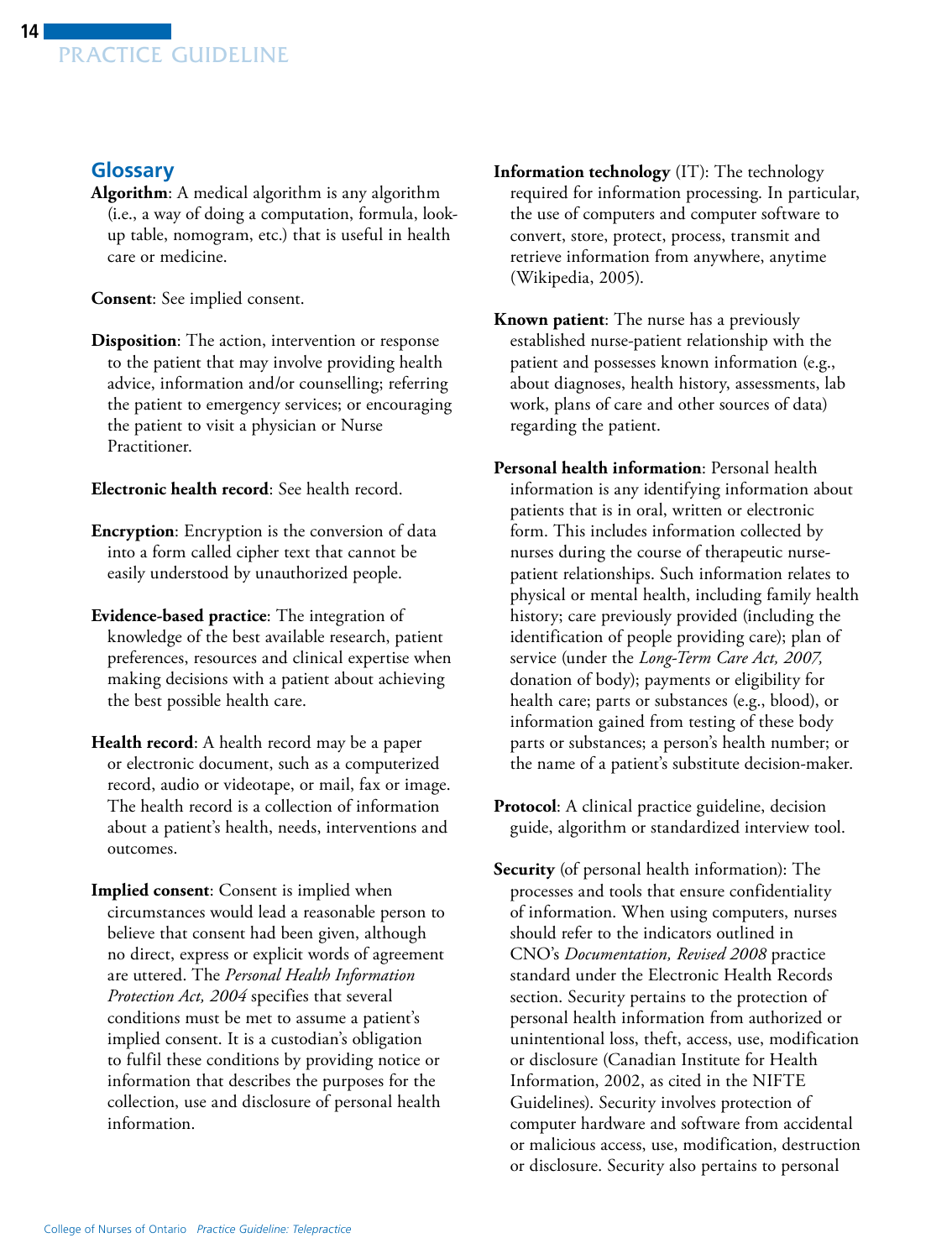data, communications and the physical protection of computer installations (Institute of Electrical and Electronic Engineers, 1997).

**Telecommunication**: Referring to the extension of communication over a distance, this term covers all forms of distance and/or conversion of the original communications, including radio, telegraphy, television, telephony, data communication and computer networking (Wikipedia, 2005).

**Telehealth**: The use of communications and information technology to deliver health care services and information over large and small distances (Industry Canada).

**Telepractice**: The delivery, management and coordination of care and services provided via telecommunication technology (AAACN, 2004).

**Teleradiology**: The electronic transmission of radiological images from one location to another for the purposes of interpretation and/ or consultation [American College of Radiology (ACR), 2003].

**Telerobotics**: The use of a telerobot in the provision of health care. A telerobot is a robot controlled at a distance by a human operator, regardless of the degree of robot autonomy (Durlach & Mavor, 1995).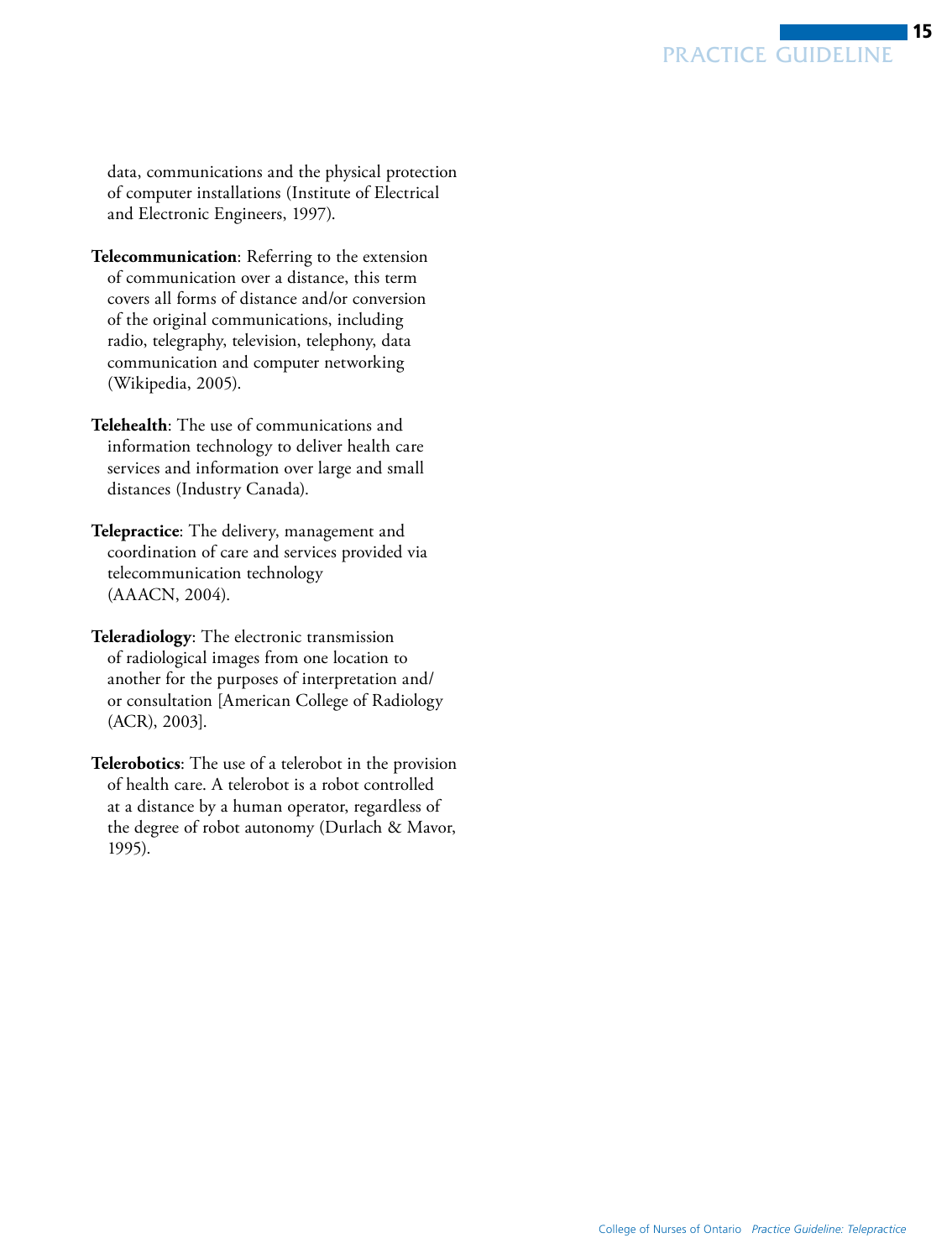# <span id="page-15-0"></span>**References**

- American Academy of Ambulatory Care Nursing (AAACN). (2004). *Telehealth nursing practice administration and practice standards* (3rd ed.). Pitman, NJ: Author.
- American College of Radiology (ACR). (2003). ACR technical standard for teleradiology. In ACR *Technical Standard* (709-716). Retrieved April 28, 2005, from http://www.acr.org/s\_acr/index.asp.
- Author. Canadian Institute for Health Information (CIHI). (2002). *Privacy and confidentiality of health information at CIHI* (3rd ed.). April. Ottawa:
- Castledine, G. (2003). Professional misconduct case studies. Triage nurse who did not follow the protocols and forged her references. *British Journal of Nursing*, 12(10), 589.
- Durlach, N.I., & Mavor, A.S. (Eds.). (1995). *Virtual reality: Scientific and technological challenges*. Washington, DC: National Academy Press. Retrieved April 11, 2005, from http://nap.edu.
- Hall, K.A. (2003). NHS Direct and children's A&E services: A case review. *Paediatric Nursing*, 15(5), 36-39.
- Industry Canada. (no date). Sector competitiveness frameworks: *Telehealth industry highlights*. Ottawa: Author.
- Institute of Electrical and Electronic Engineers (IEEE). (1997). *IEEE standard dictionary of electrical and electronic terms* (6th ed.). New York: Author.
- McFadden, J. (2002). Health care practitionerpatient e-mail communication: Legal concerns and potential safeguards. *Telehealth Law*, 3(1), 1-11.
- National Initiative for Telehealth Guidelines (NIFTE). (2003). *National initiative for telehealth framework of guidelines.* Ottawa: Author.
- Wikipedia article on information technology retrieved October 27, 2005, from [http://www.](http://www.en.wikipedia.org/wiki/Information-_technology)  [en.wikipedia.org/wiki/Information-\\_technology.](http://www.en.wikipedia.org/wiki/Information-_technology)
- Wikipedia article on telecommunications retrieved April 29, 2005, from http://www.en.wikipedia. [org/wiki/Telecommunications.](http://www.en.wikipedia.org/wiki/Telecommunications)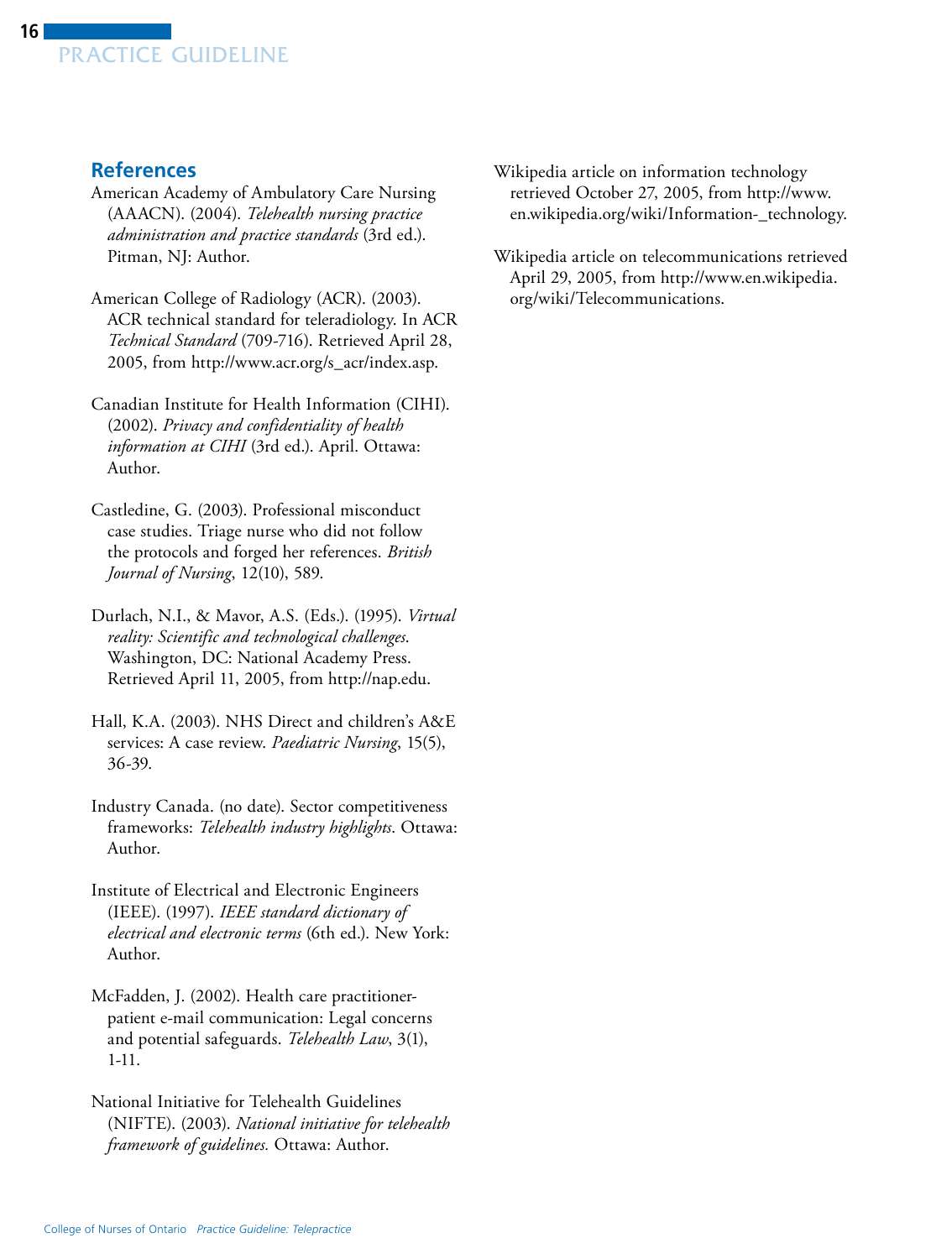

- <span id="page-16-0"></span>**Suggested Reading**
- American Academy of Ambulatory Care Nursing. (2004). *Telehealth nursing practice administration and practice standards* (3rd ed.). Pitman, NJ: Author.
- American Nurses Association. (1999). Core principles on telehealth: *Report of the interdisciplinary telehealth standards working group*. Washington, DC: Author.
- Baker, M., Robson, B., & Shears, J. (2002). Clinical decision support in the NHS – the clinical element. *The Journal of Clinical Governance*, 10, 77-82.
- Canadian Nurses Association. (2000). Telehealth: Great potential or risky terrain? *Nursing Now: Issues and Trends in Canadian Nursing,* 9, 1-4.
- Canadian Nursing Informatics Association. (2002). *Educating tomorrow's nurses – Where's nursing informatics?* Executive Summary. Retrieved March 8, 2005, from http://www.cnia.ca/research.htm.
- College of Nurses of Ontario. (2004). *Confidentiality and Privacy – Personal Health Information* practice standard. Toronto: Author.
- College of Nurses of Ontario. (2008). *Documentation, Revised 2008* practice standard. Toronto: Author.
- College of Nurses of Ontario. (1999). *Ethics* practice standard. Toronto: Author.
- College of Nurses of Ontario. (2006). *Therapeutic Nurse-Client Relationship, Revised 2006* practice standard. Toronto: Author.
- College of Nurses of Ontario. (2014). *RN and RPN Practice: The client, the Nurse and the Environment*  practice guideline. Toronto: Author.
- Crolla, D.A. (2001). Cyberlaw: A potent new medicine for health law on the Internet. *Telehealth Law*, 2(2), 13-28.

Demiris, G., Patrick, T.B., Mitchell, J.A., & Waldren, S.E. (2004). Forum: To telemedically err is human. *Joint Commission Journal on Quality and Safety,* 30(9), 521-527.

PRACTICE GUIDELINE

- Hasham, S., Akalu, R., & Rossos, P.G. (2003). Medico-legal implications of telehealth in Canada. *Telehealth Law*, 4(2), pp. 10-23.
- Milholland, D.K. (2000). Telenursing, telehealth: *Nursing and technology advance together*. Geneva, Switzerland: International Council of Nurses.
- Registered Nurses Association of British Columbia (RNABC). (2002). Telehealth practice raises issue of accountability. *Nursing BC*, 34(2), 25.
- Steinecke Maciura LeBlanc. (2002). Regulating telepractice. *Grey Areas*, No. 51, 1-5.
- Willson, B. (2003). Nurse to nurse: Telephone advice. *Nursing BC*, 35(3), 27-28.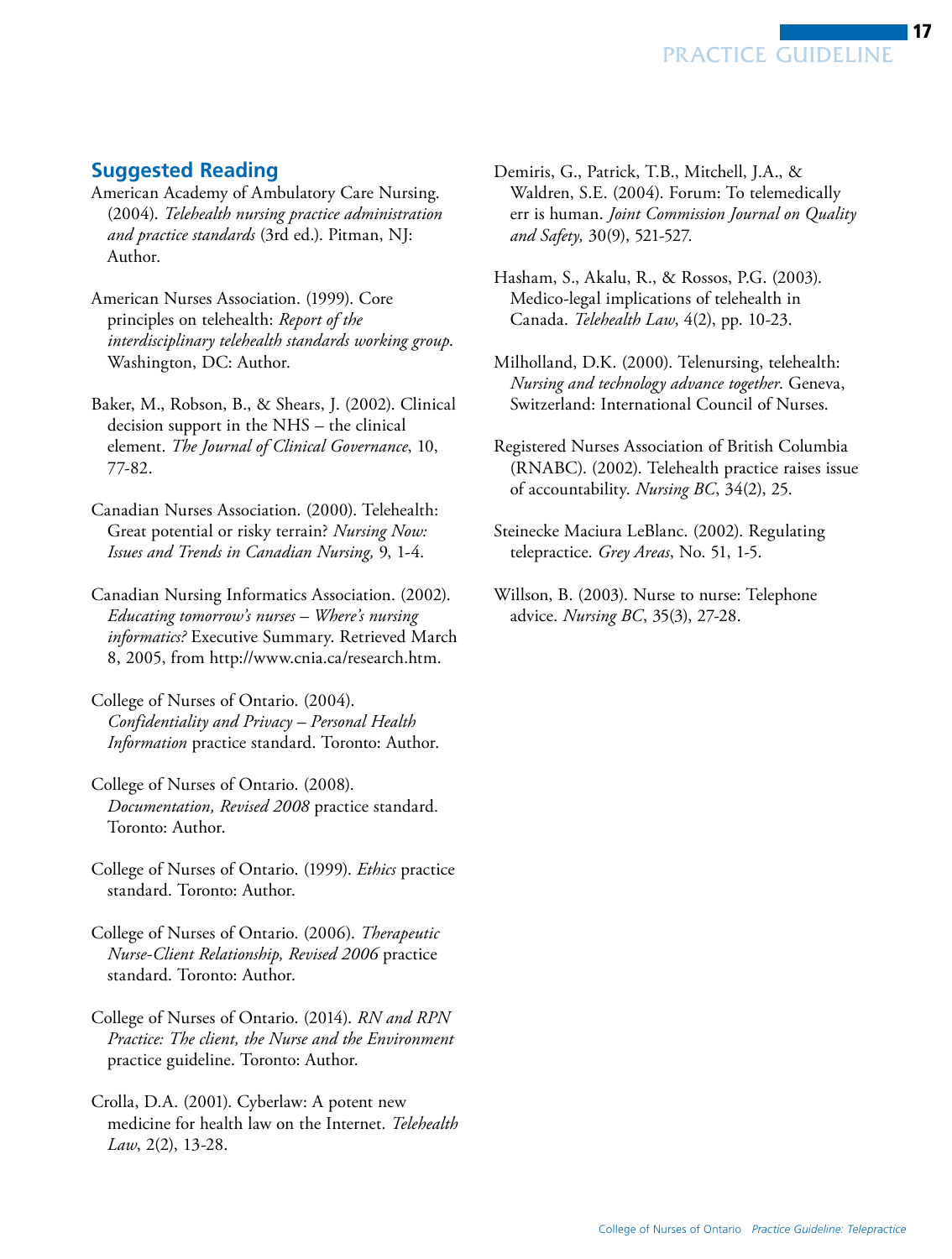<span id="page-17-0"></span>

### **Websites and Resources**

American Academy of Ambulatory Care Nursing (AAACN) website — This site has information on the Telehealth Nursing Practice Core Course; Telehealth Nursing Practice Core Course Manual; and Telehealth Nursing Practice Administration and Nursing Practice Standards at www.aaacn.org.

Canada Health Infoway at www.infoway.ca.

Canadian Society of Telehealth at www.cst-sct.org.

Health On the Net Foundation — This is a Swiss-based non-governmental organization best known for the HONcode (International Code of Conduct for Internet). Health On the Net has also developed online applications for clients and caregivers, including the HONselect search engine, an encyclopedic resource of medical and health information containing over 70,000 references, at www.hon.ch.

National Initiative for Telehealth (NIFTE) Framework of Guidelines at www.cst-sct.org/ [resources/FrameworkofGuidelines2003eng.pdf](http://www.cst-sct.org/resources/FrameworkofGuidelines2003eng.pdf)  — This is a structured set of statements designed to assist individuals and organizations in the development of policy, procedures, guidelines and/ or standards.

TelehealthNet — This site has a chat room for telehealth discussions and other resources, at [www.](http://www.telehealth.net)  telehealth.net.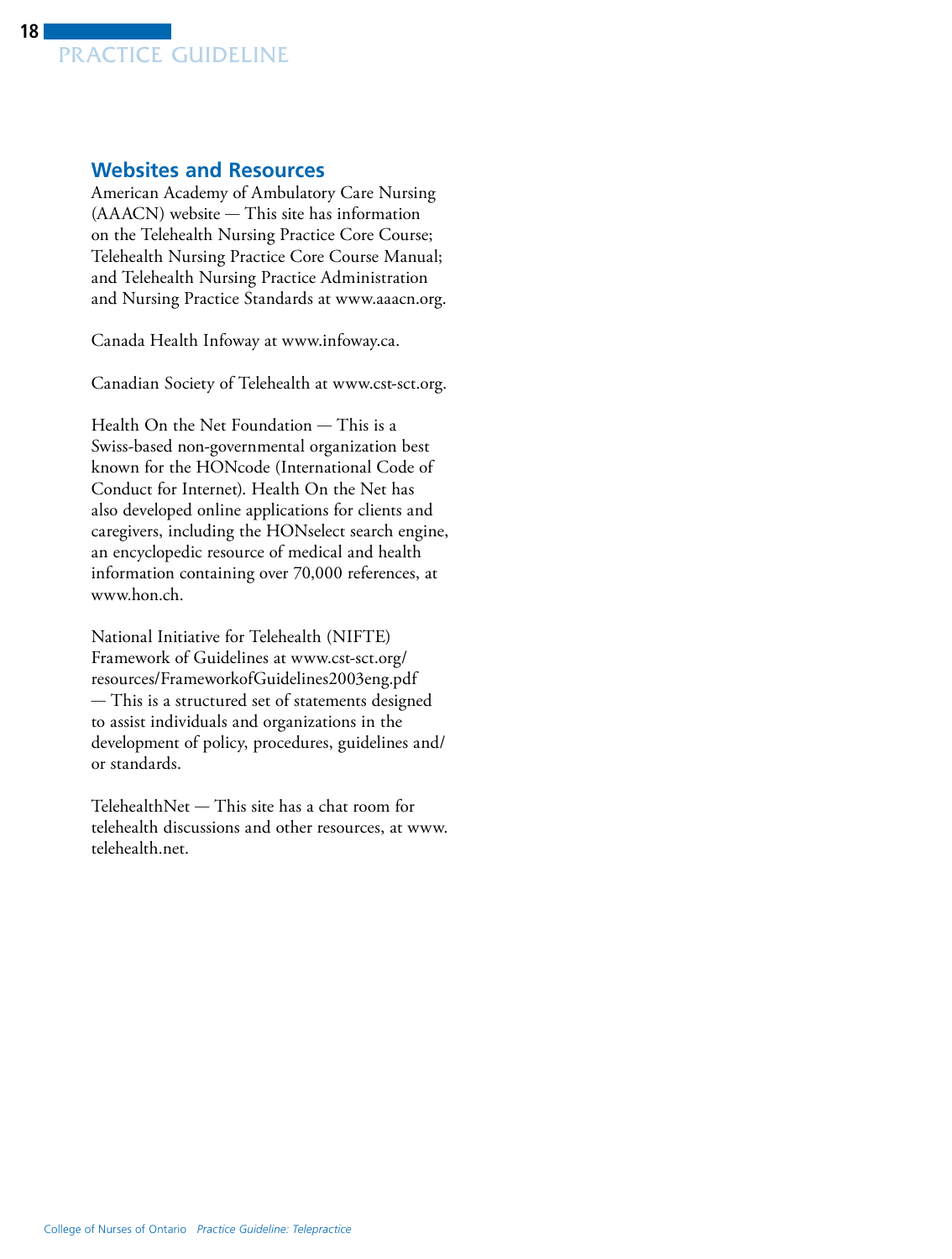

**Notes:**